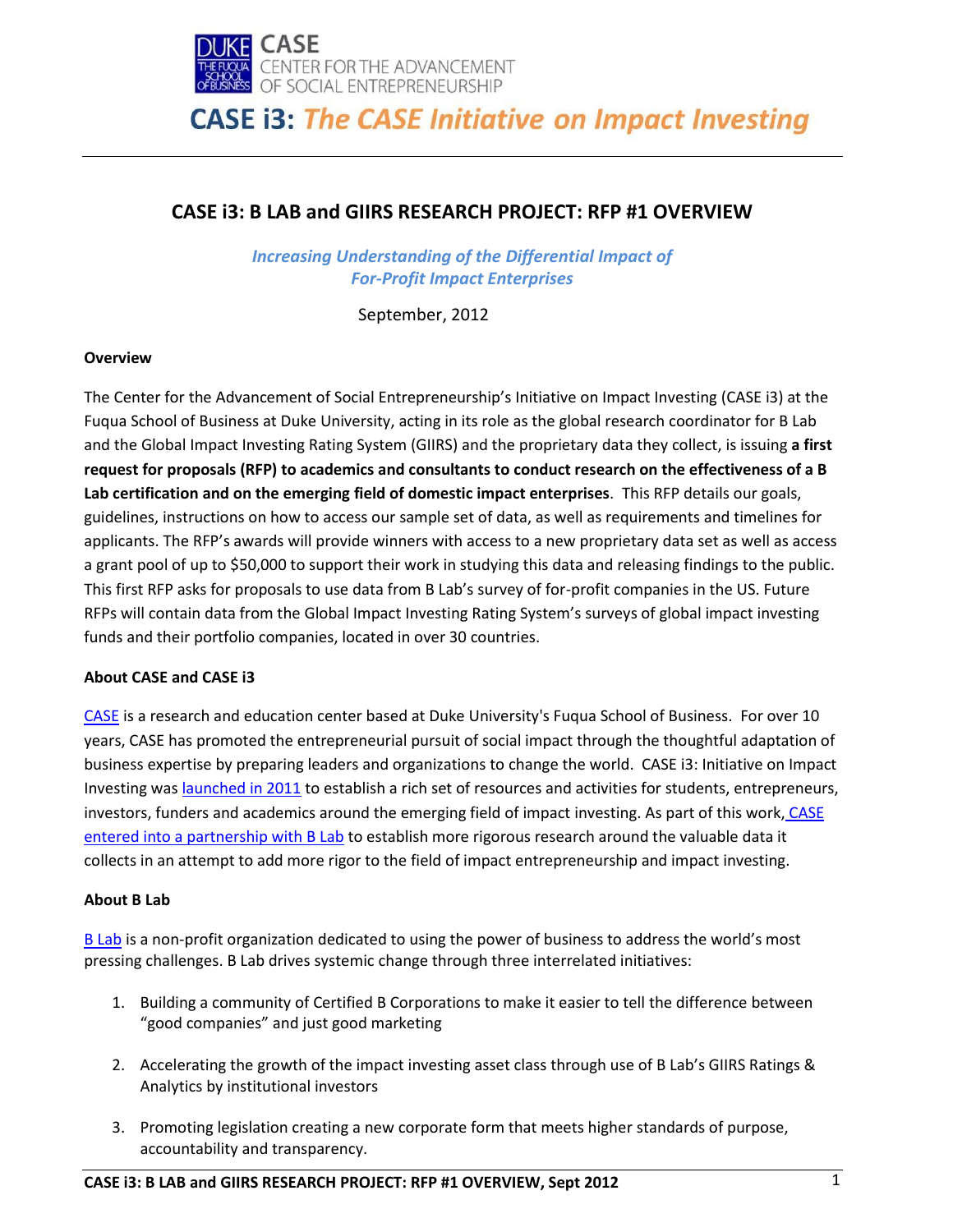

This RFP relates to the certification activities of B Lab. B Lab certifies privately-held impact businesses as B Corporations, a process which requires the company to document its social and/or environmental practices and intentions around impact to their customers and other stakeholders by achieving a threshold score on an annual B Impact Assessment. Once they pass the threshold, they are eligible t[o become a B Corp.](http://www.bcorporation.net/become-a-b-Corp) As of June 2012, there were over 555 [certified B Corporations](http://www.bcorporation.net/b-corporations) earning \$3.3 billion in revenues across 60 industries in the US. Another several thousand companies have taken the B Impact Assessment but have not become certified. These 2 groups form the datasets we creating access to at this time: survey data from a portion of certified B Corporations and a portion of B Impact Assessment Completers. More detail on these datasets is below.

For further background on B Corporations, see:

[What is a B Corp?](http://www.bcorporation.net/about) [B Corp Certification Overview](http://www.bcorporation.net/Certification-Overview) [Why Become a B Corp?](http://www.bcorporation.net/index.cfm/fuseaction/content.page/nodeID/7fa80905-ea57-4381-8a54-aae2c6f70769/) [Make it Official](http://www.bcorporation.net/become/official)

### **Why Not Just Provide the Data to Everyone?**

B Lab has a contractual relationship with certified B Corporations where B Lab promises to protect proprietary information regarding their individual question answers in the B Impact Assessment. B Lab publicly reports scores only in the aggregate, but obviously researchers need question level data. Given the initial data collection and some unique attributes of the survey, which cause many variables in the data to be answered by very small sample sizes, B Lab wanted an intermediary to work to customize data requests to maximize data privacy. In addition, B Lab staff do not have expertise in academic studies nor the bandwidth to handle and evaluate all inquiries for data that come to them. Thus, B Lab asked for help and the Rockefeller Foundation, which as a major funder of B Lab is also interested in engaging researchers to test effectiveness of the certification, engaged CASE to serve as filter for the first two years of this project. After the initial 2 year period, we expect the data pool to grow, and thus the privacy concerns to lessen, and the B Lab software platform to become able to assign views at different disclosure levels. For 2012 through September 2013, however, **every request for academic and research use of company or question-level data from B Lab and GIIRS (outside of GIIRS Analytics subscribers) needs to go through the CASE i3 B Lab and GIIRS Research Project** for review and ultimate approval by a multi-member advisory council established to review and approve data requests. We prefer to handle requests through scheduled and coordinated RFPs, which allows us to help researchers understand the data sample of the moment and how best to use it, and make coordinated decisions about the strongest interactions among pools of projects.

### **Getting Prepared**

To prepare yourself to answer the RFP, you should:

1. Review this **CASE\_BLAB\_RFP1** document. This explains the structure of the RFP, application guidelines, dates and timelines.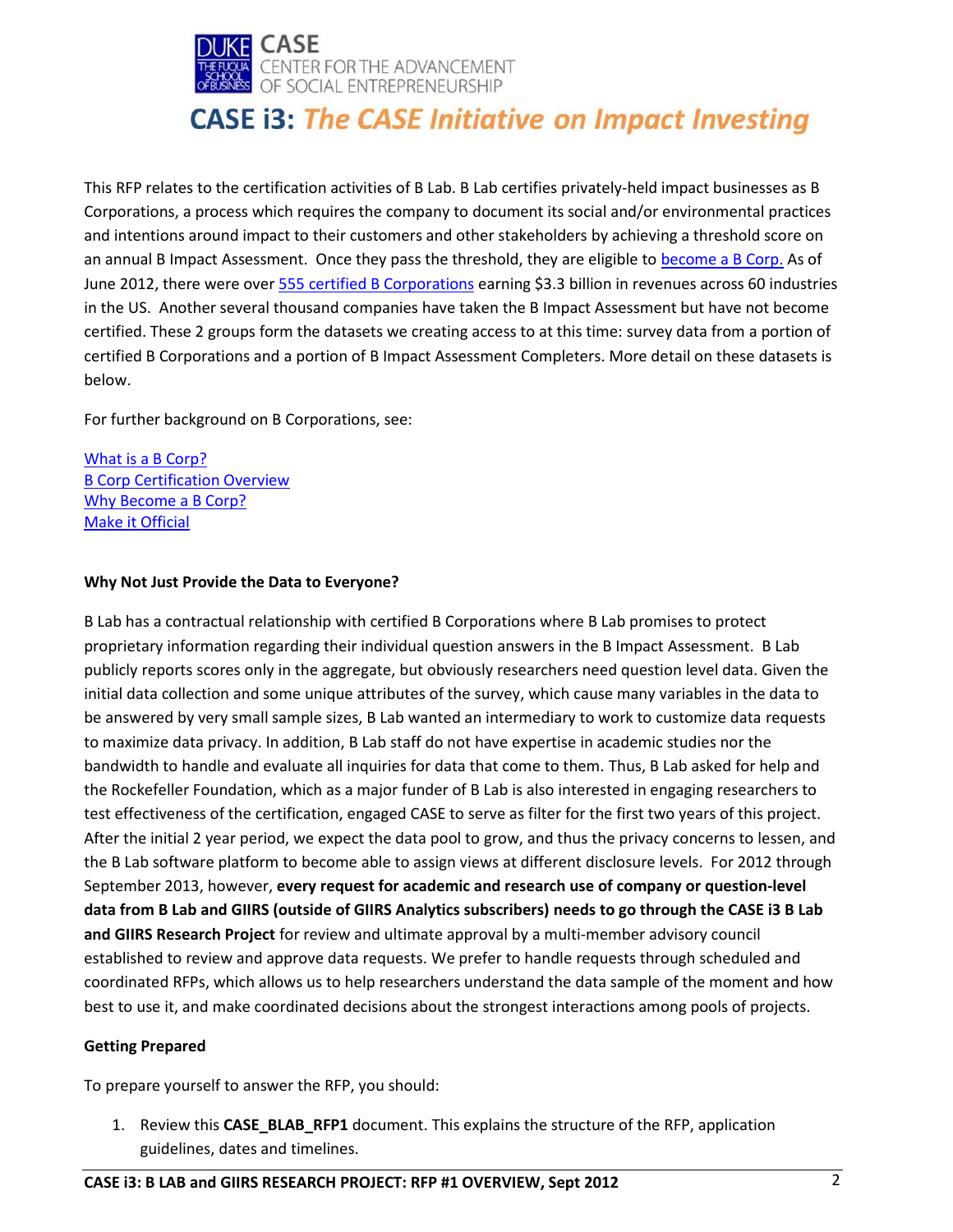

- 2. Review the **[Researcher Webinar Video](https://docs.google.com/open?id=0B5KlCKe7MjaLMjkxZjVhMDgtN2E2ZS00MWUyLWE4ODAtNGZhZTdjMjVjY2Yy&authkey=CNe0grkC)** we taped in spring 2011. It covers how the surveys work, how they version, and how the B Corporation Survey actually contains multiple and overlapping surveys.
- 3. Join the **[B Lab and GIIRS Research Google Group:](https://groups.google.com/d/forum/blab-and-giirs-research)** All documents we create will be distributed to all members of the list and the list website will serve as an archive for materials that can be consulted later. In addition, the group can email each other or us with questions and all answers can be viewed by all members. If you want to stay informed, please join the group. We will not keep track of individual requests for information outside of the group. As of September 1, 2012, there were 114 group members.
- 4. Review the **[CASE\\_BLAB\\_RFP1\\_DATAGUIDE](http://sites.duke.edu/casei3/files/2014/12/CASE_BLAB_RFP1_DATAGUIDE-.pdf)** document. This Guide is a word document that describes how the variables are named in the data document, the kind of questions the survey data used, and contains a statistical description report we ran in SPSS for the variables in the full dataset.
- 5. Review the **[CASE\\_BLAB\\_RFP1\\_SAMPLEDATA.xls](http://sites.duke.edu/casei3/files/2014/12/CASE_BLAB_RFP1_SAMPLEDATA.xlsx)** file. This is the dummy data file. For the purposes of the RFP, we have truncated and modified selected data for the full set, which is described statistically in the guide document above. But the field names and types of data are complete. You can use this data to decide what pieces of the data set you want to use and make a case for the kinds of questions you want to answer with our fuller set.
- 6. The **B Corp [Index Report](http://sites.duke.edu/casei3/files/2014/12/B-Corp-Index-Report-2012_Draft080512.pdf)** from B Lab. This is an internal working draft of the effort B Lab has put in to date to develop its own comparable data.
- 7. If you are interested, we also have **full PDF versions of what the surveys looked like** for respondents in version 2 of the B survey, since it is no longer live on the B Corporation web site. Since the survey changes according to the number of full-time employees and whether the companies were service, manufacturing or wholesale companies, we have 13 different versions. The v2 assessment PDFs are here:
	- [V2.0, 0ee, Mfg.pdf](http://db.tt/xRQW9dN4) [V2.0, 0ee, Service.pdf](http://db.tt/XVwB3gLQ) [V2.0, 0ee, Wholesale.pdf](http://db.tt/dseF7oci) [V2.0, 1-4ee, Mfg.pdf](http://db.tt/f0z1Xg77) [V2.0, 1-4ee, Service.pdf](http://db.tt/VmoNDFpT) [V2.0, 1-4ee, Wholesale.pdf](http://db.tt/t79iQGPP) [V2.0, 5-29ee, Mfg.pdf](http://db.tt/kOZXVqfy) [V2.0, 5-29ee, Service.pdf](http://db.tt/vhWSPwSf) [V2.0, 5-29ee, Wholesale.pdf](http://db.tt/MDBJNOK0) [V2.0, 30+ee, Mfg.pdf](http://db.tt/uvzKNTOw) [V2.0, 30+ee, Service.pdf](http://db.tt/2JPapPnc) [V2.0, 30+ee, Service Retail.pdf](http://db.tt/Syut9GAk) [V2.0, 30+ee, Wholesale.pdf](http://db.tt/Ha7iyJY8)

RFP #1: **Goals**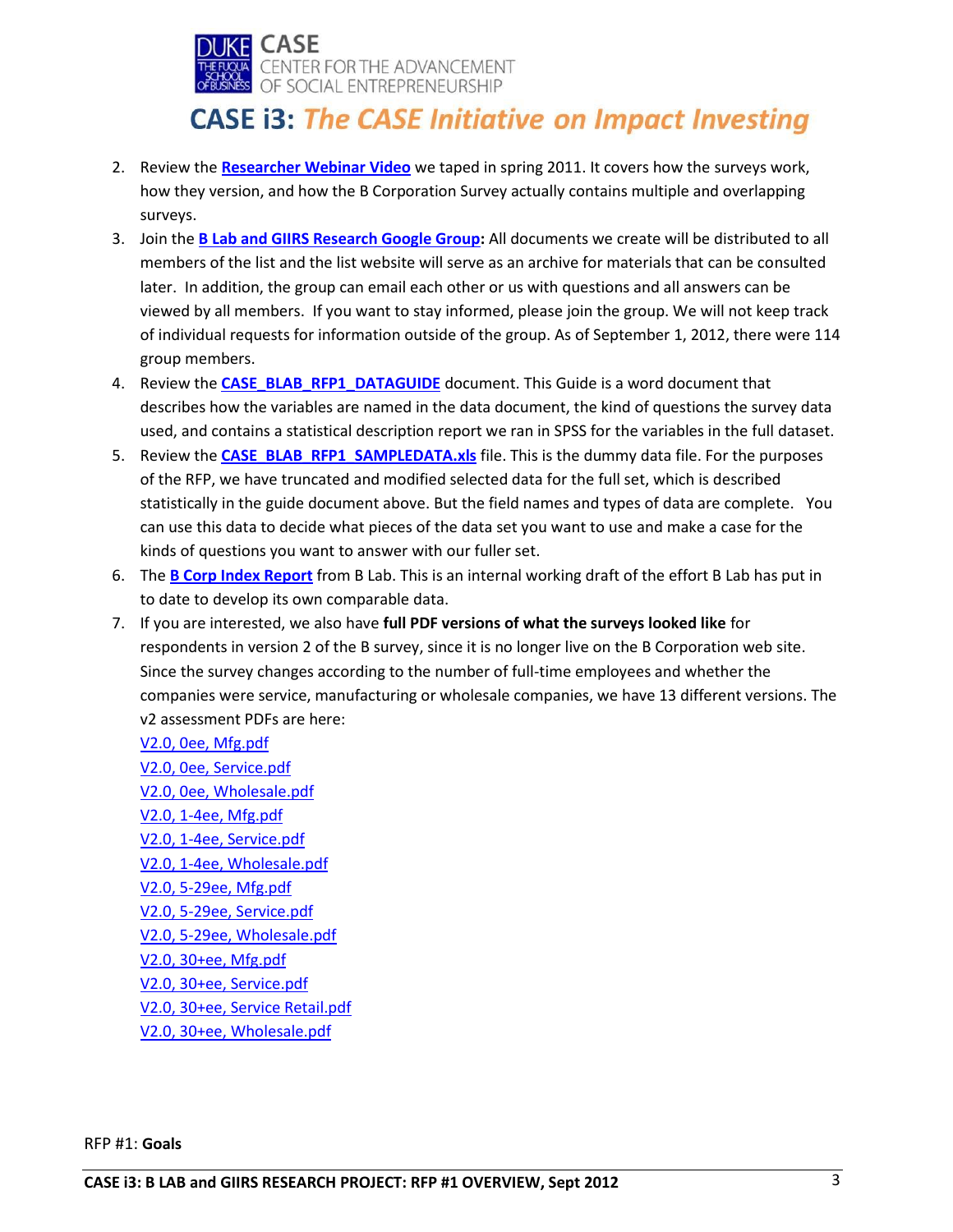

There are two parts to RFP #1:

**Part 1. Comparative Studies.** The main goal of this part is to understand if and/or how a B Lab certification alters the performance of a business and/ or represents a valuable, credible differential signal about the social performance of a business. In other words, do B Corporations really create better impact than other companies? To do this, a sound comparable group needs to be developed so that B Corporations and B Lab can make accurate claims about their successes compared to other businesses. We welcome your creativity in designing a study that will answer this question effectively and efficiently.

B Lab has worked to create its own internal comparison set. The first set of data we call "certified B Corporations" contains responses by companies who are certified B Corporations. The second set we call "completers," and contains responses of companies who filled in 75% or more of the online B Corporation Survey, between 2008 and 2011, but did not become certified B Corporations. B Lab has detailed their best thinking to date on comparing these sets and questions it still wants to answer in the document called **[B](http://sites.duke.edu/casei3/files/2014/12/B-Corp-Index-Report-2012_Draft080512.pdf)  [Corp Index Report](http://sites.duke.edu/casei3/files/2014/12/B-Corp-Index-Report-2012_Draft080512.pdf)**.

**Part 2. Exploring and Segmenting the B Corporation Data.** Another goal of the current RFP is to explore patterns, correlations and trends internal to the datasets, both certified companies and the survey completers. Specifically, we are interested in learning:

- What impact segments and industry areas seem to be most correlated with strong impact performance?
- What clustering patterns emerge that can predict how new companies within specific industries or within specific impact areas might score on the assessment going forward? (For example, does a company scoring well in green building indicate likelihood that the company will score well in other environmental areas?)
- To what degree a company's stated commitment to social or environmental mission (explicit through the company's communications materials or implicit through affiliations) correlate with impact?
- Are there ways to reduce the B Survey to a smaller set of questions that might achieve the same scores as the longer survey? In other words, are certain questions predictive of others?
- What other interesting hypotheses or conclusions can be drawn from this first dataset about the intentions, business performance of B Corporations, strengths and weaknesses of the survey, or ability for the survey to differentiate the ultimate impact and influence of B Corporations?
- What data fields could be added to this database going forward that would most help ongoing research?

Note: While these are the main goals of the RFP, CASE and B Lab are open to new ideas and other important questions that can be answered with this data set that will help advance the field of impact businesses and impact entrepreneurship. We welcome creativity and hope to be able to consider a broad diversity of domain expertise and research questions as part of the RFP.

### **Review process**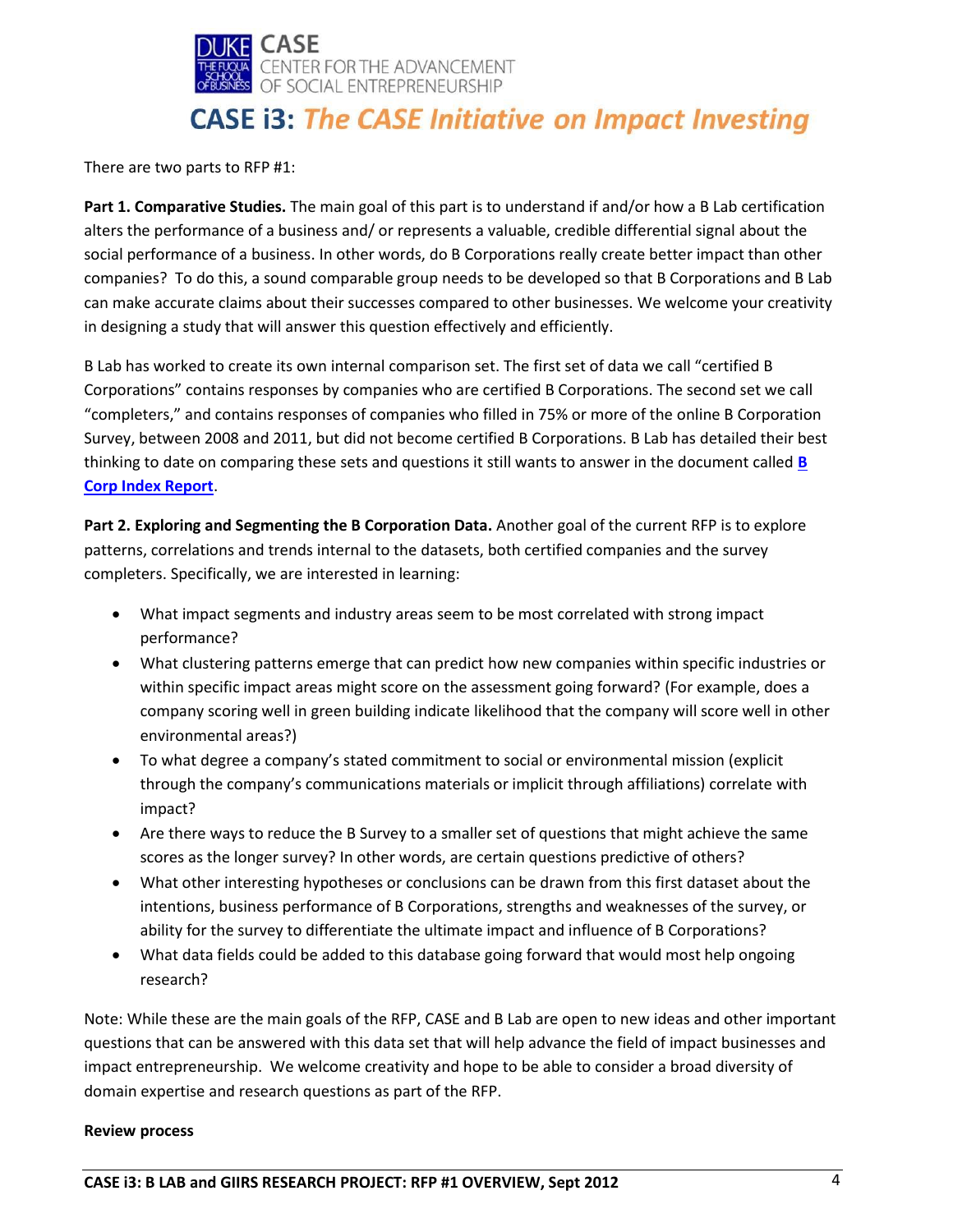

We have created a review committee composed of staff from B Lab, CASE, The Rockefeller Foundation and selected outside disinterested parties. This Advisory Review Board will review the recommendations of CASE i3 staff and make final recommendations about which requests will be granted data and/or grant funds. Please note: recipients of data will not necessarily receive grant funds they request. The project reserves the right to grant no funds and share no data during this process if the proposals are not judged appropriate; or grant one without the other. Finally, these decisions are in the sole discretion of the Advisory Review Board. Further, there may be suggestions, or comments made back to RFP applicants in order to come to a final proposal that the Advisory Review Board approves.

### **Grant Pool**

There is a total grant pool of \$50,000 available for research proposals. Decisions will be made on a case-bycase basis about how much money if any will be granted to each proposal. Grants will be made by check by our affiliate partner, the nonprofit SJF Institute.

### **Qualifications**

Applicants must be researchers or consultants, either academic or private. They can be from consulting firms, private or public universities or other corporations or nonprofit organizations. Neither grants funds nor data requests will be granted to individuals. On a case-by-case basis, CASE and/or B Lab may request that researchers sign non-disclosure agreements on portions or all of the data.

### **Data available**

The researchers selected will receive access to parts of the B Lab database that are needed to answer the research questions posed. For a sense of what the database includes, we are including a sample database that describes the fields available and has dummy, truncated data for those fields. If researchers want access to other kinds of data or information from B Lab, their proposal should include detailed requests for that information. Decisions about what additional data to assemble or share will be made on a case-by-case basis.

### **Timeline and Deliverables**

### *October 1, 2012:* Initial proposals due

Proposals should include:

- Cover Sheet with Name, Affiliated organization and department, Contact information (phone, address and email address), dollar amount requested (if any)
- Executive Summary of Proposal
- Description of key research questions to be answered
- Desired list of database fields and scope of data desired (whole database or just certain pieces)
- Description of research methodology to answer the key research questions
- Timeline and budget (if grant funds are requested) for work. Budget should detail personnel by name, effort levels, overhead and hard costs by line item.